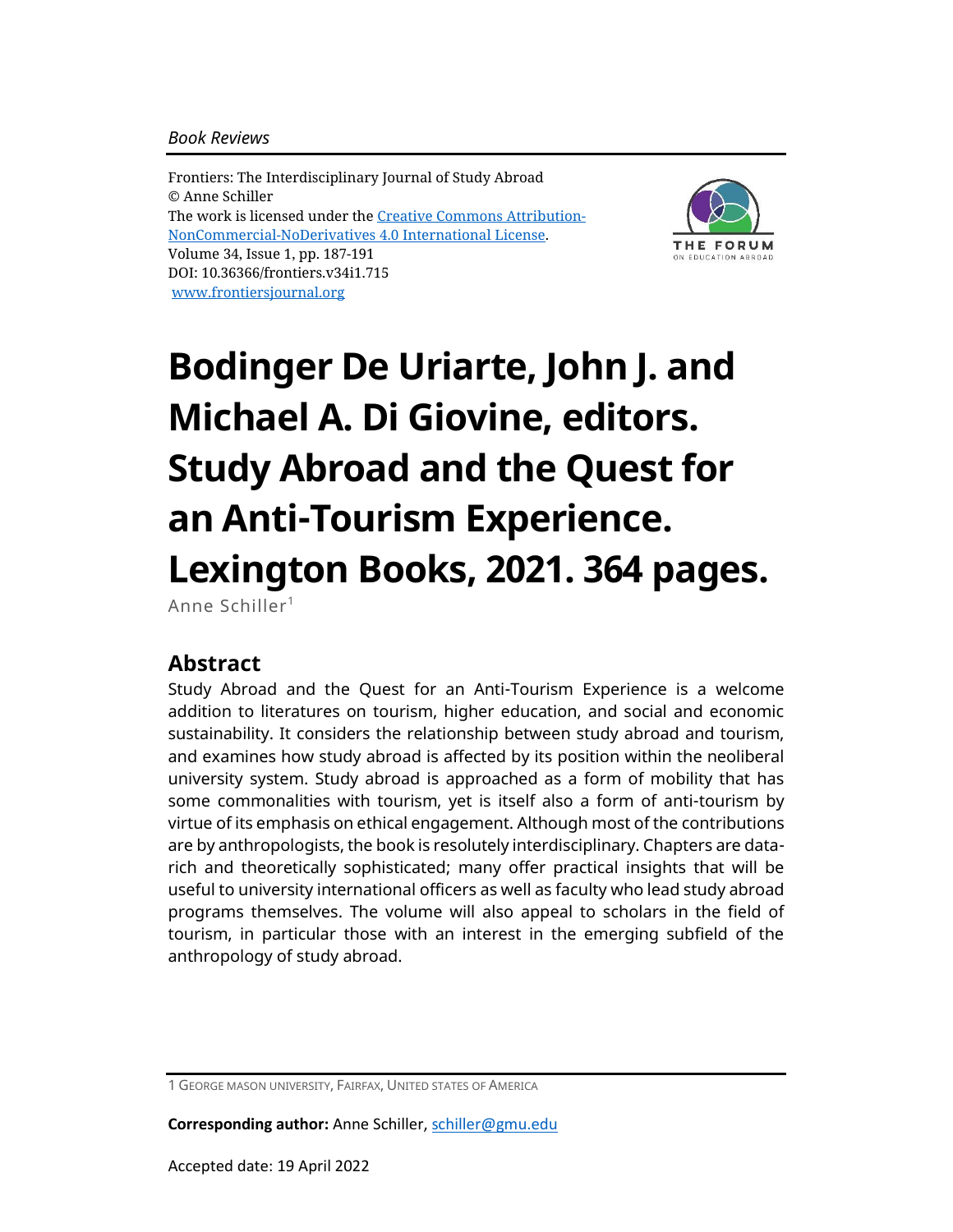#### **Abstract in Italian**

Il volume collettaneo *Study Abroad and the Quest for an Anti-Tourism Experience* offre un apporto significativo all'avanzamento delle ricerche su temi quali il turismo, l'istruzione universitaria e la sostenibilità in campo sociale ed economico. I contributi pongono al centro la relazione fra il turismo e i programmi di mobilità studentesca internazionale (*short-term study abroad*), analizzando in che misura essi risultino condizionati dal sistema universitario neoliberista. I programmi di studio all'estero sono considerati un tipo di mobilità internazionale che presenta alcune affinità con il turismo; allo stesso tempo, tuttavia, possono caratterizzarsi anche come forma di "anti-turismo" laddove favoriscano l'impegno etico verso la comunità ospitante. Sebbene la maggior parte dei saggi inclusi siano opera di antropologi, il volume si colloca decisamente in una prospettiva interdisciplinare. Ciascuna ricerca risulta ben fondata su evidenze e modelli teorici raffinati; alcuni contributi indicano suggerimenti concreti tanto ai funzionari che si occupano di formazione terziaria internazionale quanto ai docenti che gestiscono in proprio questi programmi. L'opera è di sicuro interesse, inoltre, per gli studiosi di scienze turistiche, soprattutto per chi conduce ricerche nella disciplina emergente dell'antropologia dei programmi di studio all'estero a breve termine.

#### **Keywords:**

Study abroad, Education abroad, Tourism

*Study Abroad and the Quest for an Anti-Tourism Experience* is an edited collection that makes theoretically and pedagogically significant contributions to literatures on tourism, higher education, and sustainability. It commences with a question: "How can we think productively about tourism *—* especially student tourism *—* within the contexts of study-abroad programs?" (1). The volume provides answers that speak to the interests of practitioners and researchers. Many contributors are anthropologists; however, chapters by scholars of literature, social work, and ethnomusicology are also included. Their essays present original research results on study abroad-related topics as well as personal views based upon experience as program coordinators or leaders.

The volume is premised on the supposition *—* clarified in the editors' robust introductory essay *—* that it is timely to reflect upon how study abroad functions both as a component of the neoliberal university system and as a variable in global tourist trends. Greer and Schweitzer, in their chapter "Two Weeks to Global Citizenship? The Problems, Paradoxes, and Successes of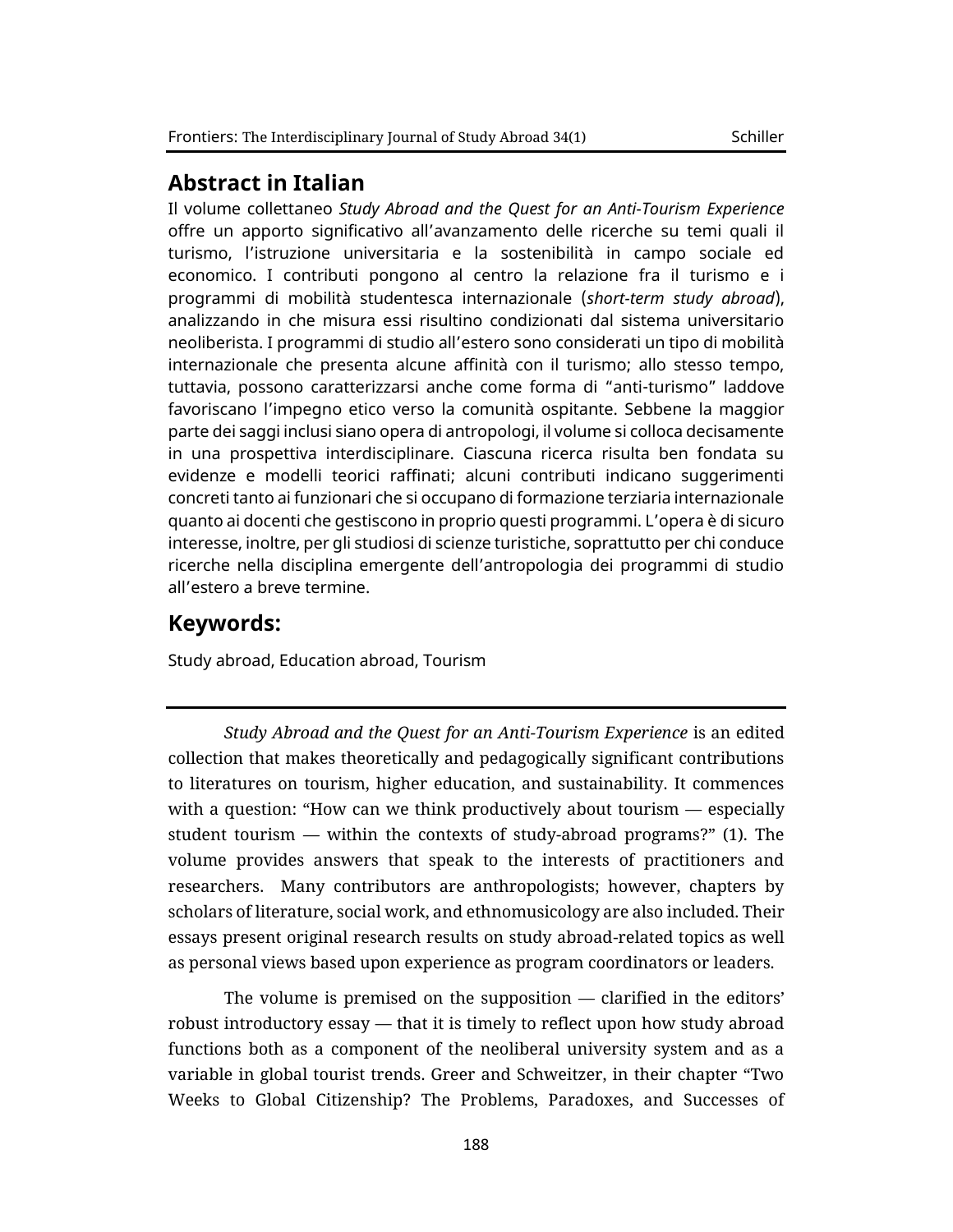Running a Short-Term Travel Course," remind readers that "The belief that study-abroad programs are somehow compromised by a link with consumerbased tourism overlooks the glaring fact that participation in capitalist practice is not something one chooses to opt into or out of *—* it is always/already present" (70). Contributors reject the argument that study abroad and tourism are unrelated activities, and propose nuanced approaches better to understand that relationship. Study abroad/away is treated as a form of mobility that converges with and diverges from other varieties of cross-border movement. Editors and chapter authors draw upon diverse theoretical approaches to make their points, including from works by Fredrik Barth, Edward Bruner, Erving Goffman, Noel Salazar, Victor Turner, John Urry, and others. They explore various dimensions of how student engagement with host cultures (including volunteerism and service-learning) figures on a spectrum that connects traditional tourism and "anti-tourism." Study abroad is thus treated both as a kind of tourism and as a kind of ethical response to tourism that is itself a form of anti-tourism.

The term anti-tourism may evoke images of mass protests sometimes characterized as "anti-tourist." The editors clarify that "… this book focuses on anti-tourism forms of visitation that are conceived of as an antidote to tourism, especially within the frame of study abroad" (15). In the chapter "Between Tourism and Anti-Tourism: The Ethical Implications of Study Abroad*,"* Di Giovine suggests, for example, that anti-tourism "…is not a movement as much as it is a historically situated set of ethical forms of visitation … [that] has been around for a long time …" (283). With forethought and planning, study abroad, "as part tourism, and part ethical response to tourism," can "craft a more just engagement" with others (316).

The editors underscore that this is not a "how-to" or "best practices" book (3). Nevertheless, individual chapters present data and offer insights that will be helpful to practitioners. Ascione, in "Teaching and Learning Food and Sustainability in Italy: Betwixt and Beyond Touristic Consumption," discusses how her experience of teaching U.S. students led her to reflect upon crosscultural teaching styles and her own classroom practice (235). Some authors comment frankly upon frustrations – both on the part of students and their hosts – that arise from very different preparations and expectations regarding individual and program goals. An example is Coffman and Prazak's discussion of "some of the problems that can emerge in well-intentioned volunteer projects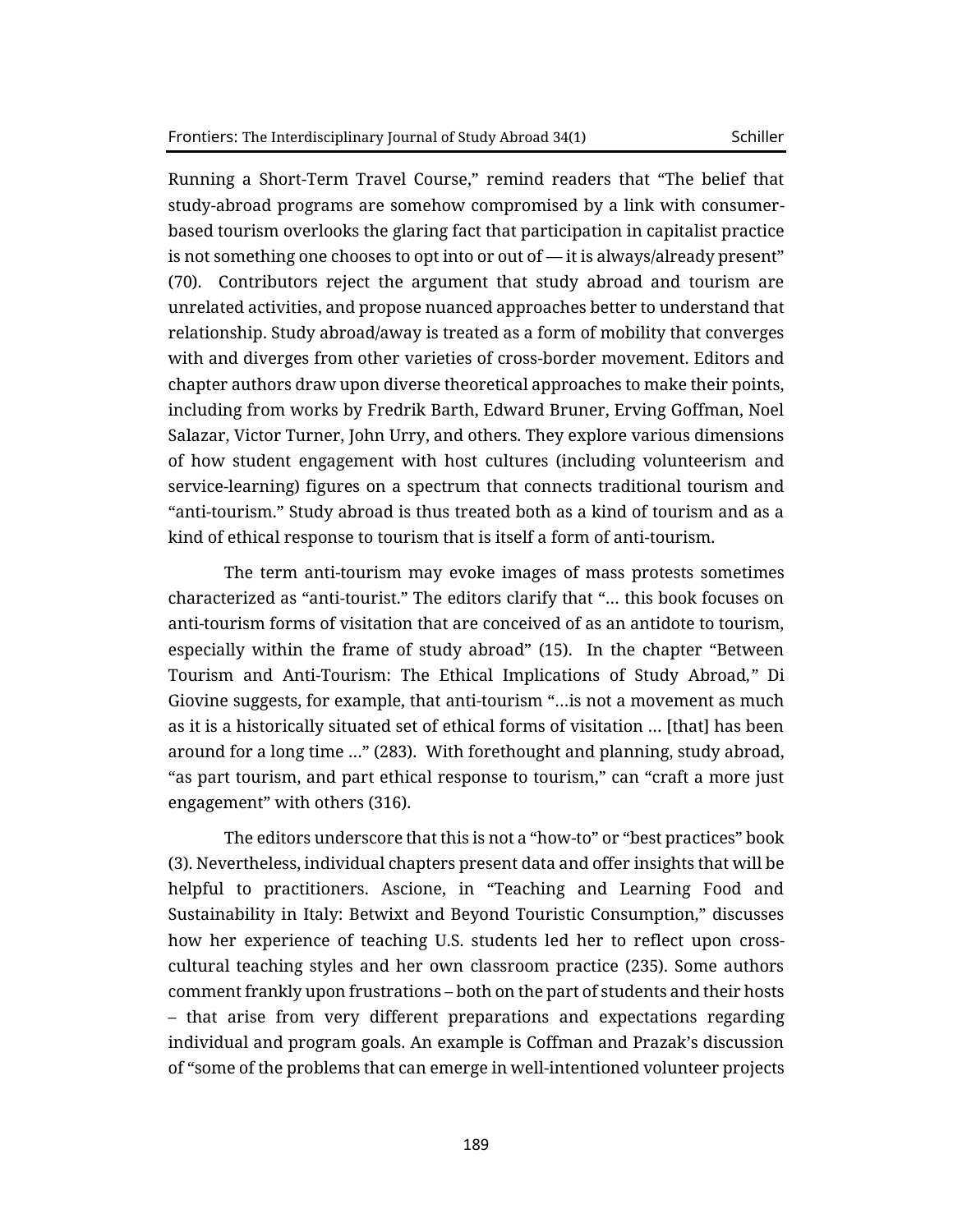abroad" (60) in "'Doing Good' and Doing it Quickly in East African Study Abroad Programs."

Study abroad program leaders wear many hats. Study abroad offices also serve many constituencies. Individuals who advocate for study abroad at their universities must navigate the requirements of safety and risk offices, respond to institutional mandates to produce global citizens (sometimes minus benchmarks), attempt to ensure that participants will be physically comfortable and psychologically at ease, respond to parents' concerns and earn positive program evaluations, all while trying to craft a "transformative experience." Barkin addresses some specific challenges in his chapter "The Imperative of Access in Short-term Study Abroad: Provider Agencies, Liminality, and the Mediation of Cultural Difference*.*" He suggests that some study abroad service providers "pathologize disconnection" (119) from home while prioritizing "safety and comfort in the affective sense," even as such efforts put at risk the likelihood of students achieving an "experiential engagement" with cultural diversity (135).

Among the book's strengths is its persuasive case for how the practice of ethnographic field research assists students in engaging with diversity. For example, Greer and Schweitzer in their aforementioned chapter discuss the challenge of assessing students' ethnographic work. Some chapters are less precise regarding how ethnographic research techniques were taught and what specifically students were asked to do in the field. Thorough discussions of these points are always welcome, however, because the particulars of ethnographic methods are often more familiar to anthropologists than some others.

While not intended as a criticism, given the influence that service providers increasingly exert on the form and content of study abroad experiences, it would have been interesting to have included a chapter by an individual active in the industry to have captured a different point of view. Too, given the visibility that this volume will garner among anthropologists drawn to the promise inherent in the nascent subfield of the anthropology of study abroad, readers might have benefitted from greater discussion by the editors regarding ways in which that subfield could be nurtured and how the work of scholars and practitioners within it could achieve the greatest impact.

This volume is highly recommended for international education professionals and faculty program leaders. Paired readings of selected chapters